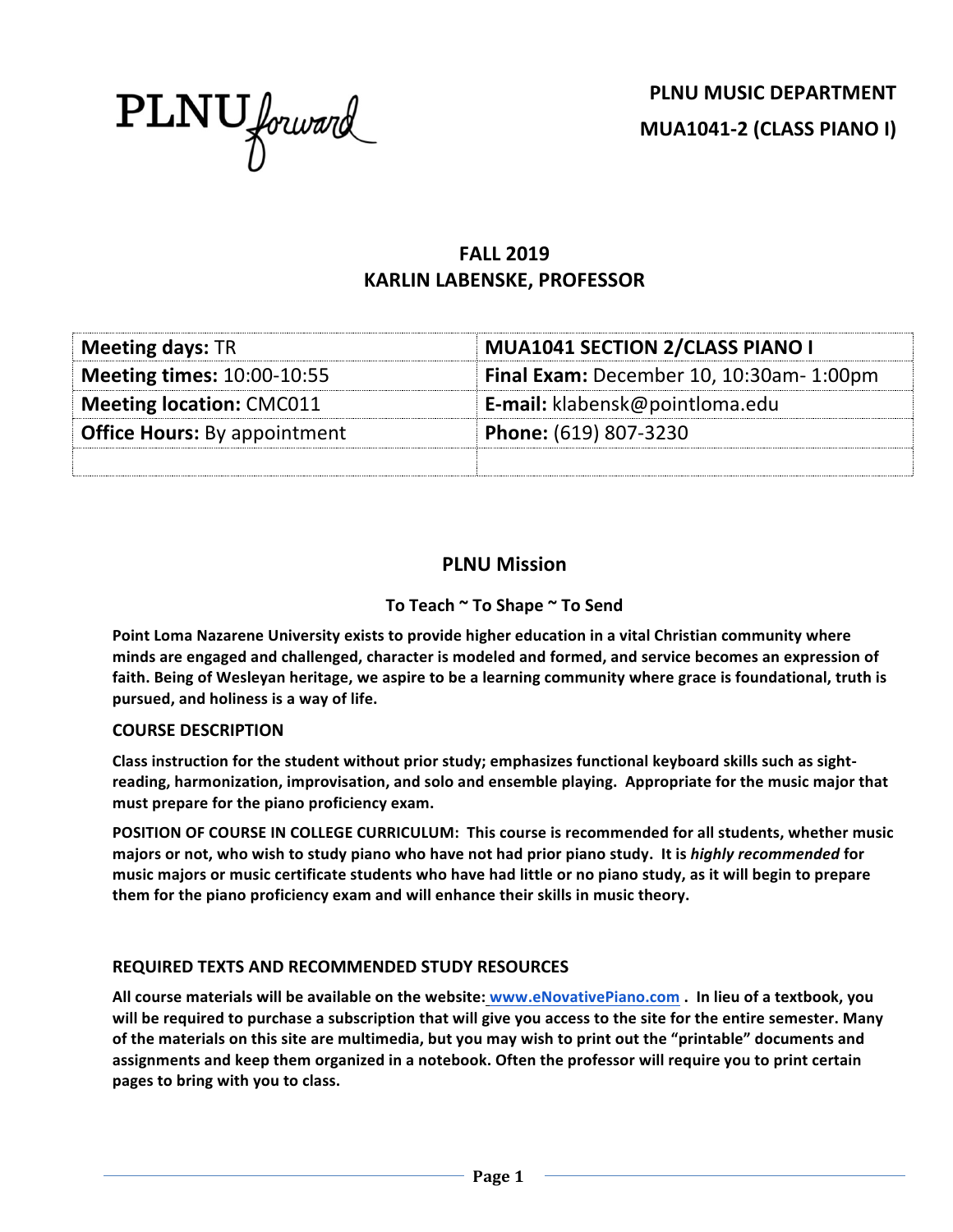For instructions on how to purchase the required subscription, go to the Canvas website for this class and **open the document: Textbook Access Instructions** Everyone must be registered for the online text by the next class session. You must purchase access to the online text in order to take the class.

**OTHER REQUIRED MATERIALS: You must bring a laptop or iPad to class, along for doing in-class work in** groups and on your own. All material from the lessons may be printed and brought to class, you will need access to the website for in-class activities. Other materials, such as the syllabus and any additional handouts or links will be uploaded to "Canvas." Bring a pencil and all course materials to class!

#### **ASSESSMENT AND GRADING**

**PRACTICE AND PRACTICE ROOMS: Students are expected to practice at least 2.5 hours per week outside of** class. The practice rooms are located in the basement of Cooper. To check out a key to a practice room, type in your PLNU ID in the box across from the elevator on the ground floor. For further instruction, check with the music office. It is likely that some students will require more practice than others in order to be **adequately prepared for each class.**

**QUIZZES AND EXAMS:** Quizzes will be given frequently either as a live performance in class or turned in as a video on canvas. Written quizzes may also be given. A midterm and a final exam will also be given. Tests will **include both written and playing portions.** 

**ASSIGNMENTS: Assignments will be assigned through Canvas.** 

**MAKEUP POLICY:** There will be no make-ups for missed in-class quizzes or exams. The instructor may offer second attempts for poor grades on quizzes, exams, or assignments. The instructor will make it clear which assignments are qualified for each second attempt, and the requirements that go with it.

**\*You must take both the mid-term and final exam in order to pass the class.**

| Final grade determined as follows:                                                                                                    | <b>Grading scale:</b>                                                                   |                                                                                                |
|---------------------------------------------------------------------------------------------------------------------------------------|-----------------------------------------------------------------------------------------|------------------------------------------------------------------------------------------------|
| <b>Assignments-15%</b><br>Quizzes/Projects-25%<br>Midterm- 30% (Written- 10%, Playing- 20%)<br>Final 30% (Written- 10%, Playing- 20%) | $A = 93 - 100$<br>$A = 92 - 90$<br>$B+=87-89$<br>B=83-86<br>$B = 80 - 82$<br>$C+=77-79$ | $C = 73 - 76$<br>$C = 70 - 72$<br>$D+=67-69$<br>$D = 63 - 66$<br>$D = 60 - 62$<br>$F = 0 - 59$ |

#### **INCOMPLETES AND LATE ASSIGNMENTS**

Assignments that are turned in late or incomplete will automatically lose 15% from the full score. An additional 15% will be deducted from the full score every 24 hours that it is late. For example, if you turn the assignment in two days late, 30% will be deducted from the total score you earn for that assignment.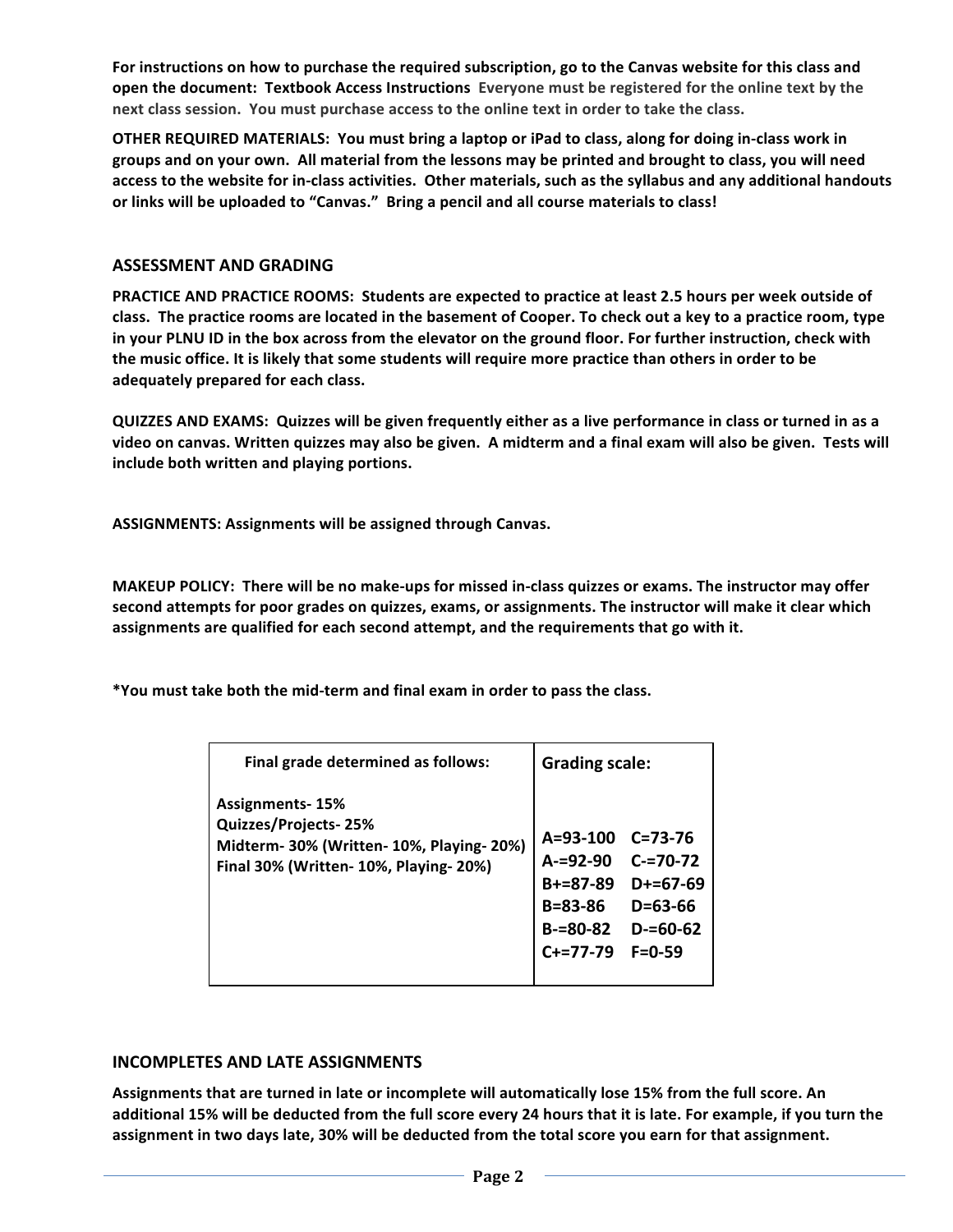### **FINAL EXAMINATION POLICY**

Successful completion of this class requires taking the final examination on its scheduled day. The final examination schedule is posted on the Class Schedules site. No requests for early examinations **or alternative days will be approved.**

**NOTE:** The following policies are to be used without changes:

# **PLNU ATTENDANCE AND PARTICIPATION POLICY**

**Regular and punctual attendance at all classes is considered essential to optimum academic** achievement. If the student is absent from more than 10 percent of class meetings, the faculty member can file a written report which may result in de-enrollment. If the absences exceed 20 **percent, the student may be de-enrolled without notice until the university drop date or, after that date, receive the appropriate grade for their work and participation. See Academic Policies in the Undergraduate Academic Catalog.**

# **PLNU COPYRIGHT POLICY**

**Point Loma Nazarene University, as a non-profit educational institution, is entitled by law to use** materials protected by the US Copyright Act for classroom education. Any use of those materials **outside the class may violate the law.** 

### **PLNU ACADEMIC HONESTY POLICY**

Students should demonstrate academic honesty by doing original work and by giving appropriate credit to the ideas of others. Academic dishonesty is the act of presenting information, ideas, and/or concepts as one's own when in reality they are the results of another person's creativity and effort. A faculty member who believes a situation involving academic dishonesty has been detected may assign a failing grade for that assignment or examination, or, depending on the seriousness of the offense, for the course. Faculty should follow and students may appeal using the procedure in the **university Catalog. See Academic Policies for definitions of kinds of academic dishonesty and for**  further policy information.

### **PLNU ACADEMIC ACCOMMODATIONS POLICY**

If you have a diagnosed disability, please contact PLNU's Disability Resource Center (DRC) within the first two weeks of class to demonstrate need and to register for accommodation by phone at 619-**849-2486** or by e-mail at DRC@pointloma.edu. See Disability Resource Center for additional **information.**